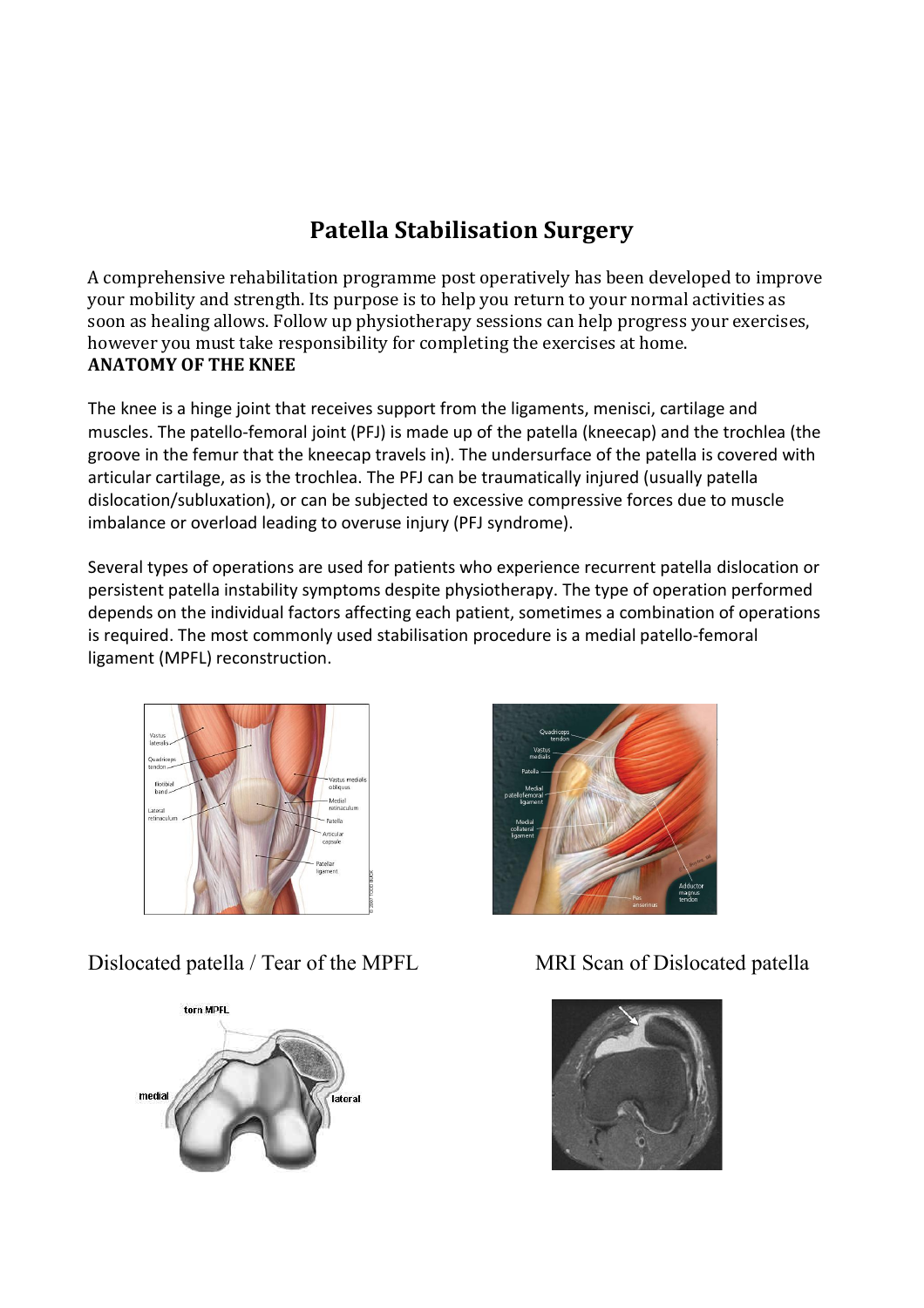## Medial Patello- Femoral Ligament (MPFL) Reconstruction



#### Muscles:

- 1. **Quadriceps** the large muscle on the front of the thigh. A very important component of the quads muscle is the **VMO –** this is found on the inner thigh just above the knee cap (patella). It helps provide stability to the patella.
- 2. **Gluteal muscle group –** this muscle group is made up of three muscles around the buttock. The gluteals play a major role in supporting the lower limb during all weight bearing activities

### **Swelling:**

Post operatively, you may have considerable swelling surrounding your knee. It is **crucial** to **reduce** the **swelling**. Swelling impedes both your healing and mobility. Tips to decreased swelling:

- Wearing Tubigrip to support the knee during the day (do not sleep with tubi grip on)
- Elevate your leg as much as possible
- $\bullet$  Ice your knee for 15-20 minutes, 3-4 times a day
	- o More if you have just exercised or your knee is hot and swollen.

#### **IF YOU HAVE ANY DIFFICULTIES OR CONCERNS PLEASE CONTACT YOU PHYSIOTHERAPIST**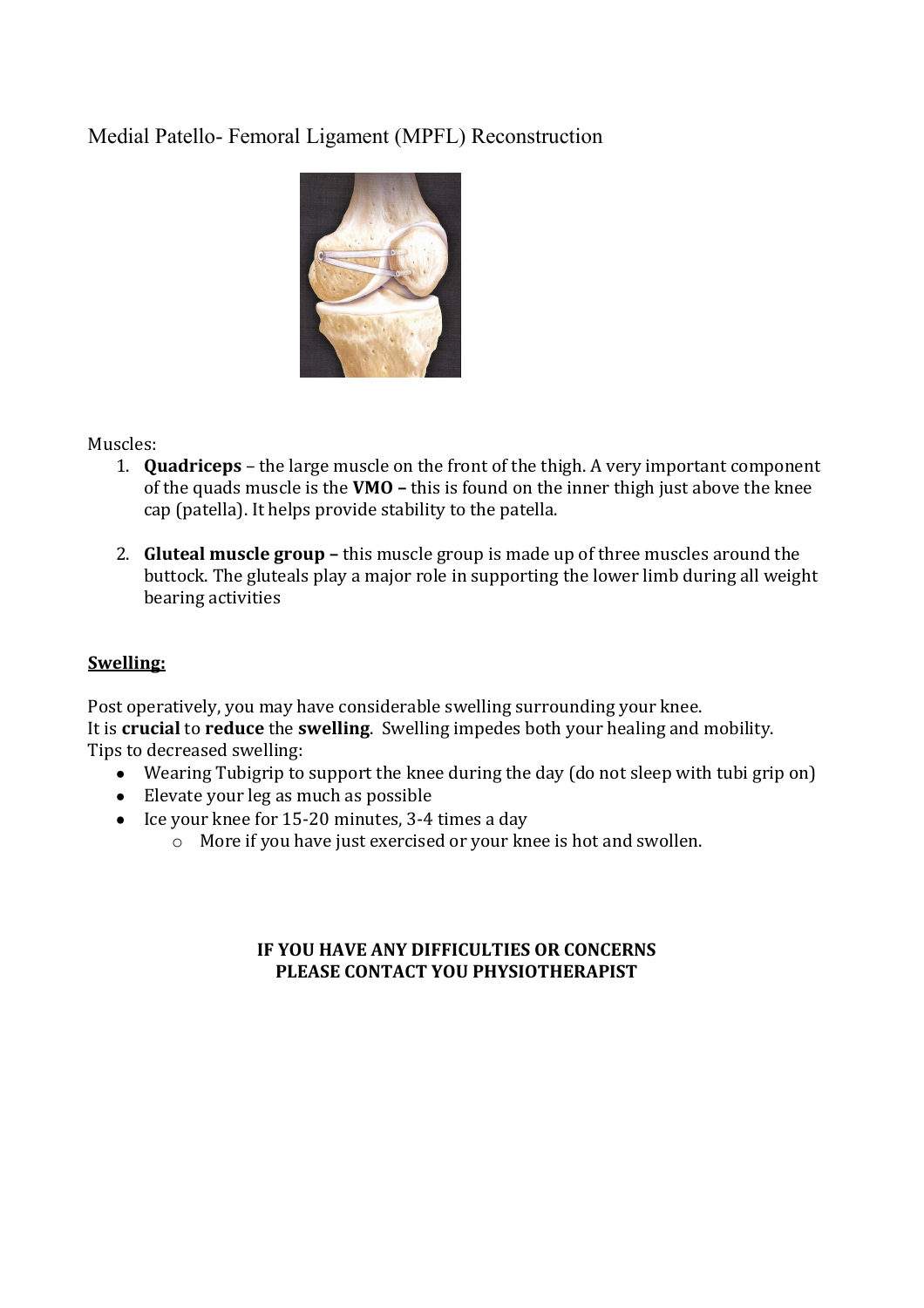#### **Patella Stabilisation Surgery FUNCTIONAL ACTIVITIES TIMELINE**

Please be aware that this timeline is a guide only. Everybody's rate of healing differs and you may progress faster or slower than indicated.

Please feel free to call us at *Body Logic Physiotherapy* if you fell you are not progressing as well as you should be.

| 0-2 weeks:              | Weight bearing as tolerated. Begin walking with use of the crutches, easing<br>off them as your pain allows.<br>Stationary bike riding as soon as able with no resistance. Begin doing only<br>10 minutes at a time, increasing time to 20 minutes. Ice your knee before<br>and after.<br>See your physiotherapist at 1-2 weeks after your surgery. |
|-------------------------|-----------------------------------------------------------------------------------------------------------------------------------------------------------------------------------------------------------------------------------------------------------------------------------------------------------------------------------------------------|
|                         |                                                                                                                                                                                                                                                                                                                                                     |
| 2-6 weeks:              | Keep up with your rehab program as indicated by your physiotherapist.                                                                                                                                                                                                                                                                               |
|                         | Gently increase the resistance on the stationary bike as your pain allows.                                                                                                                                                                                                                                                                          |
|                         | Begin aquatic physiotherapy program designed for you by your                                                                                                                                                                                                                                                                                        |
|                         | physiotherapist. At 2-4 weeks (as long as wound healing have been                                                                                                                                                                                                                                                                                   |
|                         | achieved) begin swimming, use a pool buoy in between your legs and do                                                                                                                                                                                                                                                                               |
|                         | not kick. This will begin to improve your cardiovascular fitness and upper<br>body strength.                                                                                                                                                                                                                                                        |
| 6 weeks:                | Commence jogging in straight lines on the flat at 6 weeks. Start with a<br>walk/jog program each a day. Increase very gradually if no increase in pain<br>or swelling.                                                                                                                                                                              |
|                         | Commence riding on the road at 6 weeks.                                                                                                                                                                                                                                                                                                             |
| 8 - 12 weeks            | Strength and agility exercises will progress                                                                                                                                                                                                                                                                                                        |
|                         | Progressively commence sport specific activities guided by your<br>physiotherapist. Return to training and participating in skill exercises.                                                                                                                                                                                                        |
|                         | Low impact step aerobics classes can be commenced as indicated by your<br>physiotherapist.                                                                                                                                                                                                                                                          |
| 12 weeks (3<br>months): | Follow your physiotherapist's guidelines for return to sport modifications.                                                                                                                                                                                                                                                                         |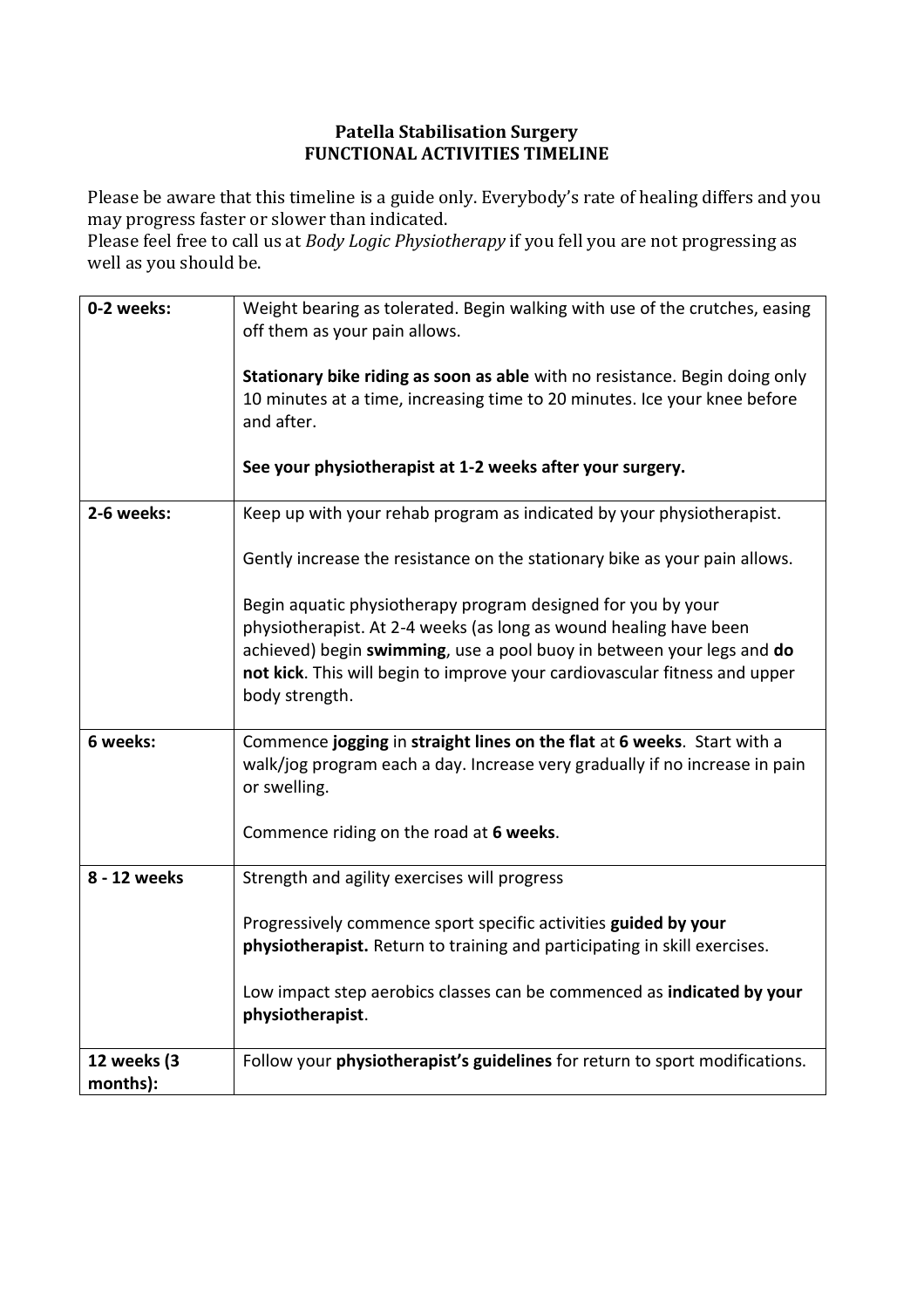### **Patella Stabilisation Surgery**

### **Stage 1 (0-2 weeks):**

#### **Goals:**

- **1.** Control Swelling
	- **R**EST
	- **I**CE 15 to 20 minutes, 4 times per day
	- **COMPRESSION** Wear tubigrip during the day
	- **E**LEVATE rest as frequently as you can with your leg up on a bed/couch
- **2.** Mobility
	- Achieve correct gait, FWB. If pain allows without crutches
- **3.** Exercises
	- Achieve full passive extension (straighten out flat)
	- Achieve full flexion (bending of the knee) may be limited by swelling
	- Active strengthening begins with gentle contractions of quadriceps, and progresses to weight bearing contractions by day 7.

**Exercises Frequency:** 3-4 times per day, ?pain medication prior.

All exercises are to be done within you pain limitations

### **Weeks 0 – 1 Exercises:**

1. Ankle Mobility



Sitting or Lying:

- $\bullet$ Move ankle up, down and in circles
- $\bullet$ Repeat 10 times, every hour
- 2. Knee Flexion



- Sitting or Lying:
	- Gently bend your knee by sliding your heel towards your bottom as far as comfortable
	- Slowly straighten out
	- $\bullet$ Repeat 10 times
- 3. Towel knee extension



#### Sitting:

- Roll up towel and place under knee.
- Squeeze inner quads muscle and straighten knee, then slowly lower.
- Repeat \_\_\_\_ times per set.  $\bullet$
- Do \_\_\_ sets per session.
- $\bullet$ Do \_\_\_\_ sessions per day.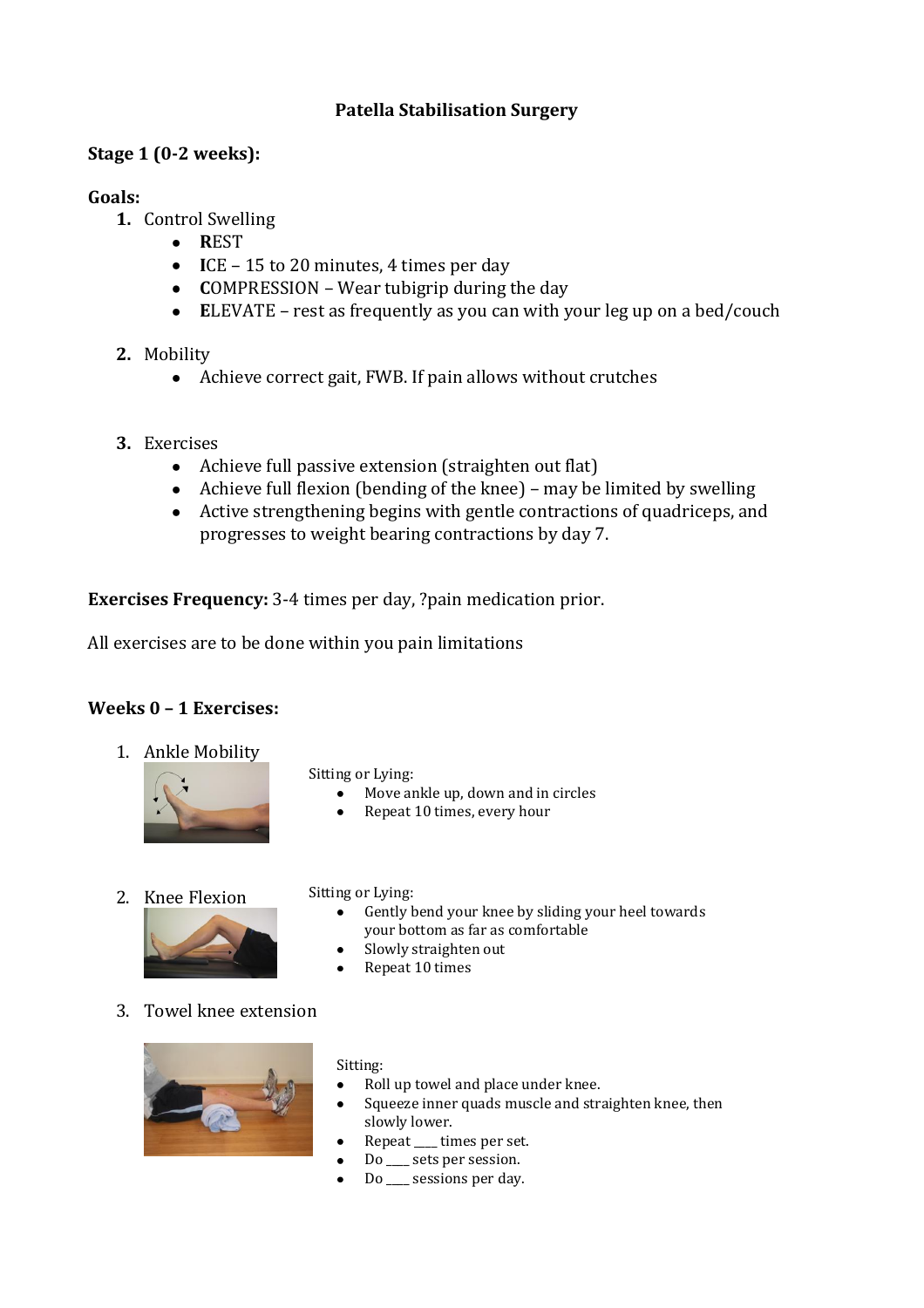

4. Hamstrings stretch



Lying:

- With hands behind knee, pull knee towards  $\bullet$ chest until a comfortable stretch is felt in hamstring.
- Hold \_\_\_ seconds.
- Repeat \_\_\_\_ times per set.  $\bullet$
- Do \_\_\_\_ sets per session.
- Do \_\_\_\_ sessions per day.  $\bullet$

#### **Weeks 1 – 2 Exercises:**

(Continue Weeks 0 – 1 Exercises as well)

#### 5. Standing VMO activation



6. Wall Squats



#### In step standing position, squeeze VMO  $\bullet$

Standing:

- then transfer weight onto front leg. Repeat \_\_\_\_ times per set.
- Do \_\_\_\_ sets per session.
- Do \_\_\_\_ sessions per day.

#### Standing:

- $\bullet$ With feet shoulder width apart and knees in line with toes move into ½ squat and hold.
- Hold \_\_\_\_ seconds.
- Repeat \_\_\_\_ times per set.
- Do \_\_\_ sets per session.
- Do \_\_\_\_ sessions per day.

7. Foam Roller



Side lying:

- Laying on top of foam roller  $\bullet$
- Rolling out the tight musculature along the outside  $\bullet$ thigh between the hip & knee.
- Relax your body weight onto the roller as much as possible
- Slowly up and back 20 times
- \*\*\* You can change the angle of the body to target different tight areas of the muscle.